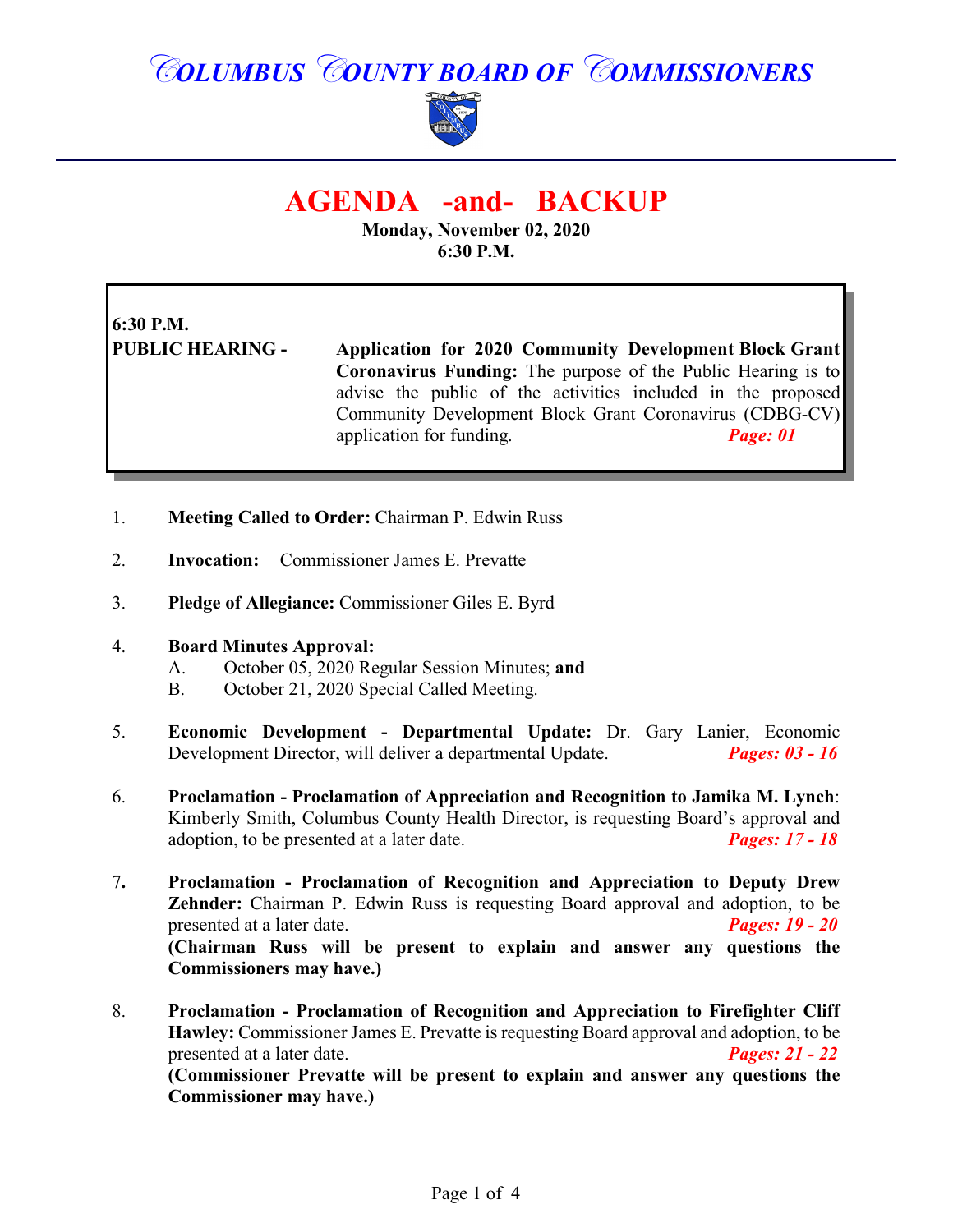- 9**. Proclamation Proclamation of Recognition and Memorial of Billy Gene Six:** Commissioner Giles E. Byrd, is requesting Board approval and adoption. *Pages: 23 - 24* **(Commissioner Byrd will be present to explain and answer any questions the Commissioners may have.)**
- 10. **Resolution Resolution Leasing Property to Families First, Incorporated, and Lease Agreement:**Michael Stephens, CountyManager, is requestingBoard approval and adoption of the Resolution, and the Lease Agreement. *Pages: 25 - 32* **(Michael Stephens will be present to explain and answer any questions the Commissioners may have.)**
- 11. **Sheriff Acceptance of State Archives of North Carolina Government Records Retention Section:** The Honorable Sheriff Jody Greene is requesting Board approval and Chairman's signature. *Pages: 33 - 36*
- 12. **Purchasing Update of Purchase Order Policy III-2:** Stuart Carroll, Purchasing Director, is requesting Board approval of this update. **(This will be the first reading.)***Pages: 37 - 40*
- 13. **Purchasing Update of Purchase Order Policy III-6 Credit Card Procedure/Application:** Stuart Carroll, Purchasing Director, is requesting Board approval of this update. **(This will be the first reading.)** *Pages: 41 - 44*
- 14. **Purchasing Establish a Bid Protest Procedure:** Stuart Carroll, Purchasing Director, is requesting Board approval to establish a Bid Protest Procedure. **(This will be the first reading.)** *Pages: 45 - 48*
- 15. **Planning Agreement between County and N-Focus Planning and Design, Incorporated, for Update of Columbus County Land Regulations Ordinance and Code of Ordinances:** Samantha Alsup, Planning Director, is requesting Board approval of this Agreement at the cost of \$9,120.00. *Pages: 49 - 54*
- 16. **Planning - Agreement between County and N-Focus Planning and Design, Incorporated, to provide consulting services on an as-needed basis:** Samantha Alsup, Planning Director, is requesting Board approval of this Agreement up to \$5,000.00.

*Pages: 55 - 62*

- 17. **Soil and Water Conservation - Revised Grant Project Ordinance for Additional \$164,000.00 for Watershed Restoration Projects:** Edward E. Davis, Columbus Soil and Water Conservation Director, is requesting Board approval. *Pages: 63 - 64*
- 18. **Soil and Water Conservation Increase the Beaver Bounty to \$60.00:** Edward E. Davis, Soil and Water Conservation Director, is requesting the Board to allow the increase.

*Page: 65* 

19. **M.I.S. - Quote from SKC Communications for \$25,247.76:** Alan James, M.I.S. Director, is requesting Board approval of the quote from SKC Communications. *Pages: 67 - 72*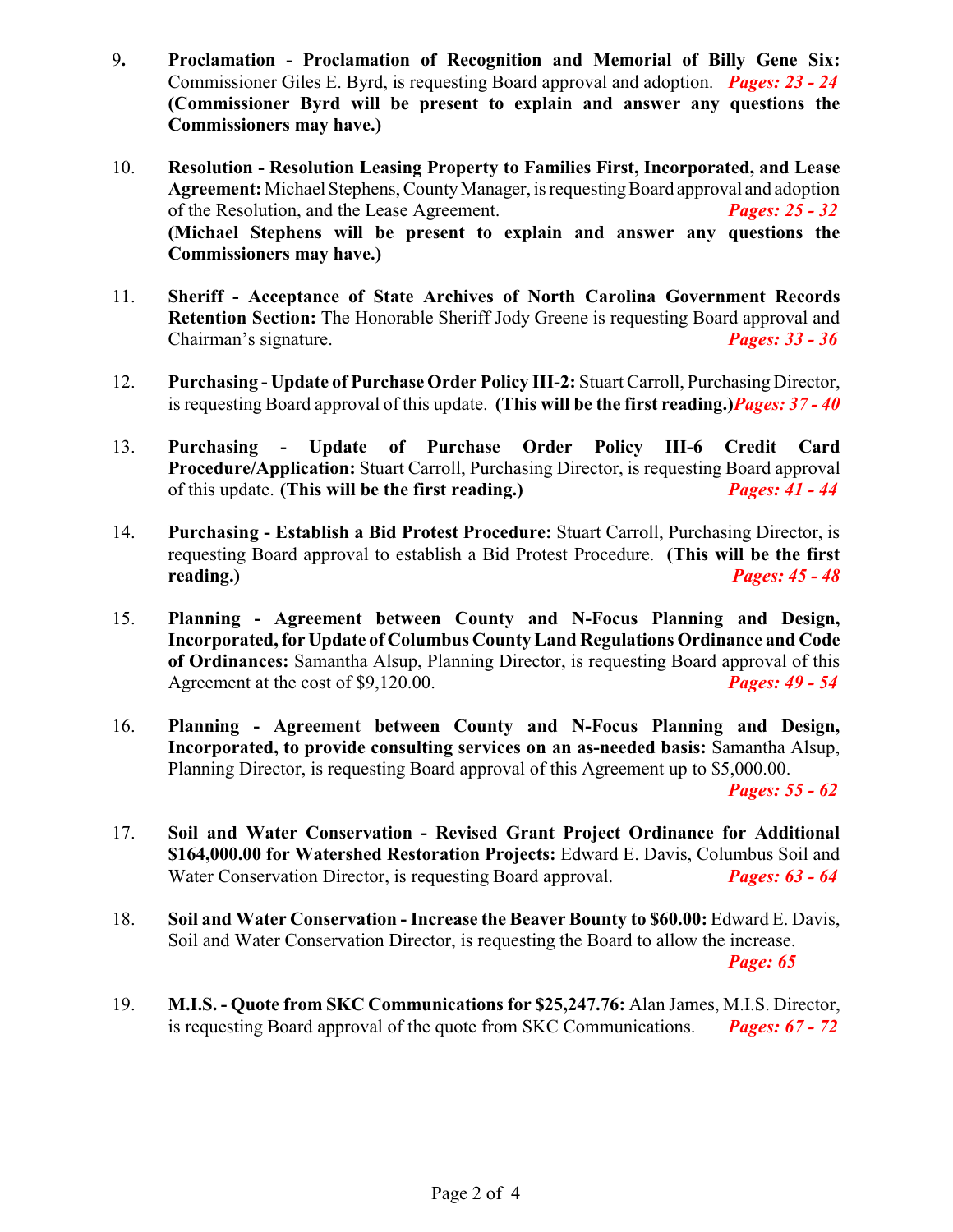- 20. **Administration Approval of Documents for the CDBG-CV Application:** Michael Stephens, County Manager, is requesting Board approval of the documents for the CDBG-CV Application. **(The required Public Hearing #2 was held on this date at 6:30 P.M. before the meeting.)** *Pages: 73 - 88* **(Michael Stephens will be present to explain and answer any questions the Commissioners may have.)**
- 21. **Governing Body Discussion and Clarification of Donated Equipment:** Commissioner Bullard is requesting a discussion be conducted relative to the donation to the North Carolina State Highway Patrol for the VIPER Radio System. *Pages: 89 - 92* **(Commissioner Bullard will be present to explain and answer any questions the Commissioners may have.)**

#### **RECESS REGULAR SESSION and enter intoCOLUMBUSCOUNTYWATER and SEWER DISTRICTS I, II, III, IV and V BOARD MEETING**

22. **Columbus County Water and Sewer Districts I, II, III, IV and V Board Meeting Minutes:**

October; 05, 2020 Columbus County Water and Sewer Districts I, II, III, IV and V Board Meeting **(5 Sets)**

- 23. **Columbus County Water and Sewer Districts I, II, III, IV and V Discussion of Section 28: Termination Clause:** Commissioner Burroughs will conduct a discussion relative to Section 28 of the Uniform Rules. *Pages: 93 - 94* **(Commissioner Burroughs will be present to explain and answer any questions the Commissioners may have.)**
- 24. **Columbus County Water and Sewer Districts I, II, III, IV and V Locators Approval for Use of Article 44 Sales Tax (USIC):** Harold Nobles, Public Utilities Director, is requesting Board approval to use an additional \$150,000.00 Article 44 Sales Tax funds to the contract with USIC for additional locating services and approval of contract. (**See Insert.)** *Page: 95*
- 25. **Columbus County Water and Sewer District IV Interlocal Agreement for Emergency Connection at the Brunswick-Columbus International Park:** Dr. GaryLanier, Economic Development Director, is requesting Board approval of the Interlocal Agreement.

*Pages: 97-107*

#### **ADJOURN COMBINATION MEETING of COLUMBUS COUNTY WATER and SEWER DISTRICTS I, II, III, IV AND V BOARD MEETING**